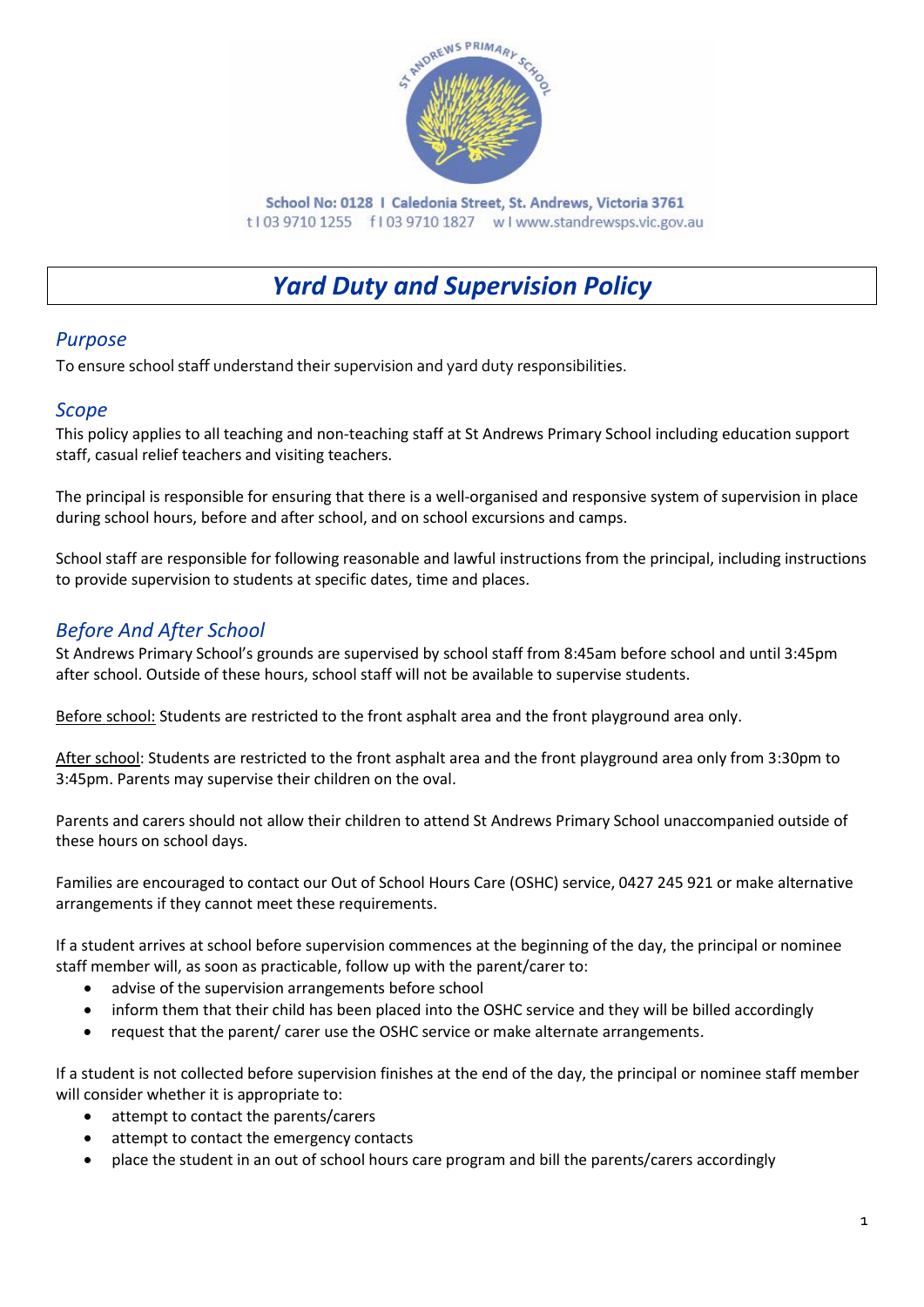• contact Victoria Police and/or the Department of Health and Human Services (Child Protection) to arrange for the supervision, care and protection of the student.

School staff who are rostered on for before or after school supervision must follow the processes outlined below.

### *Yard Duty*

All Department of Education and Training (DET) staff at St. Andrews Primary School are expected to assist with yard duty supervision and will be included in the weekly roster.

The principal is responsible for preparing and communicating the yard duty roster on a regular basis. At St. Andrews Primary School, school staff will be designated a specific yard duty area to supervise.

The designated yard duty times, areas and staffing are:

| <b>Time</b>                       | Area                                                                         | <b>Staff</b>     |
|-----------------------------------|------------------------------------------------------------------------------|------------------|
| $8:45$ am - 9:00am                | Front of school only – asphalt area, nature play area and<br>play equipment. | 1 x staff member |
| $11:00$ am - 11:30am              | Front or back area of school                                                 | 1 x staff member |
| $1:25 \text{pm} - 2:25 \text{pm}$ | Front or back area of school                                                 | 1 x staff member |
| $3:30$ pm $-3:45$ pm              | Front of school only – asphalt area, nature play area and<br>play equipment. | 1 x staff member |

Staff who are rostered for yard duty must remain in the designated area until they are replaced by a relieving teacher.

During yard duty, supervising staff must:

- methodically move around the designated zone
- be alert and vigilant
- intervene immediately if potentially dangerous or inappropriate behaviour is observed in the yard
- enforce behavioural standards and implement appropriate consequences for breaches of safety rules.
- ensure that students who require first aid assistance receive it as soon as practicable
- log any incidents or near misses as appropriate in the Illness / Injury parent Notification book and/or ask for assistance form office staff or the principal if a DET Incident notification form needs to be completed.
- if being relieved of their yard duty shift by another staff member ensure that a brief but adequate verbal 'handover' is given to the next staff member in relation to any issues which may have arisen during the first shift.

If the supervising staff member is unable to conduct yard duty at the designated time, they should arrange a swap with a colleague and notify the principal.

If the supervising staff member needs to leave yard duty during the allocated time, they should contact the principal but should not leave the designated area until the relieving staff member has arrived in the designated area.

If a relieving or next staff member does not arrive for yard duty, the staff member currently on duty should contact the office or the staffroom and not leave the designated area until a replacement staff member has arrived.

Should students require assistance during recess or lunchtime, they are encouraged to speak to the supervising yard duty staff member.

#### *Classroom*

The classroom teacher is responsible for the supervision of all students in their care during class, including during scheduled outside movement breaks.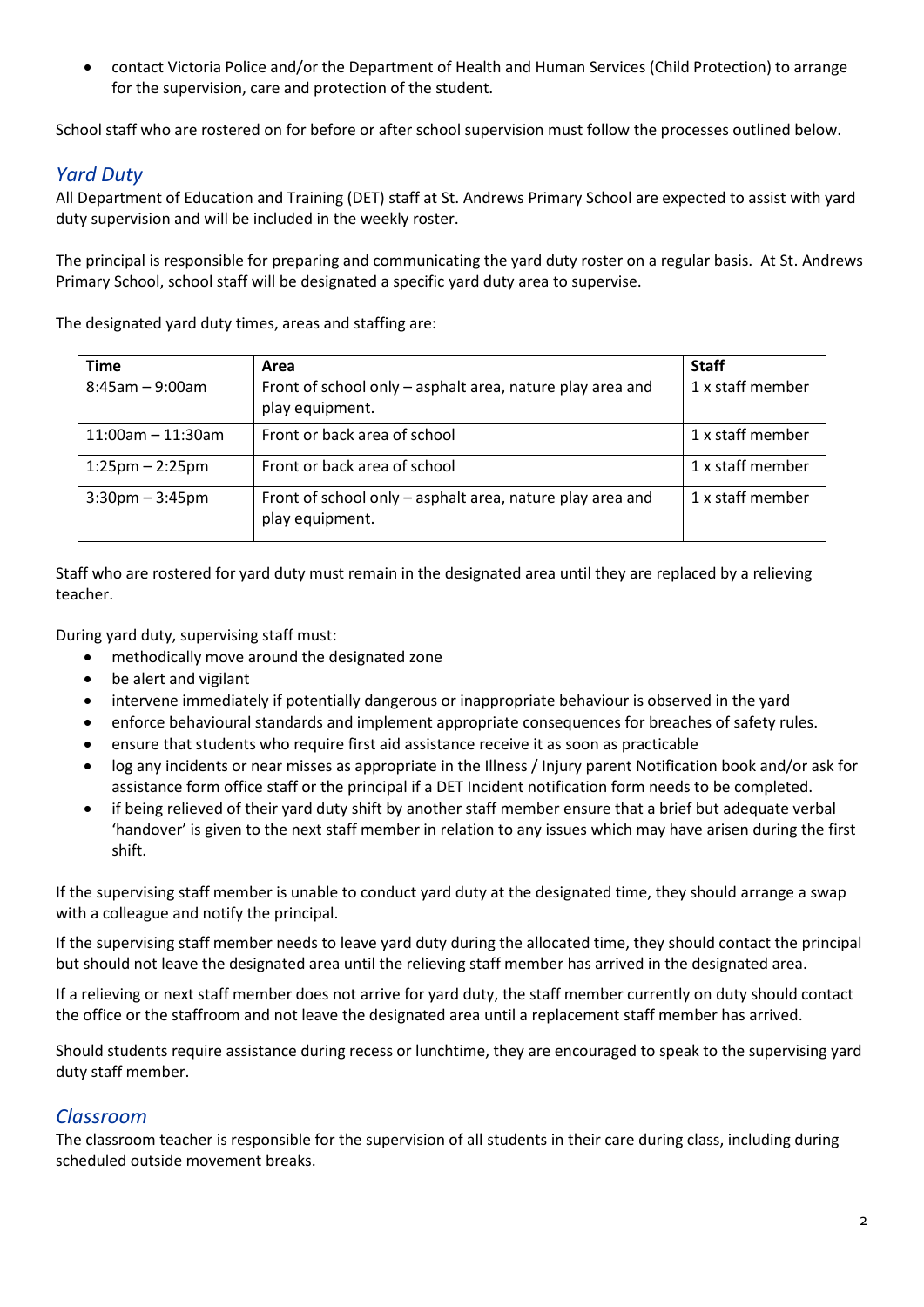If a teacher needs to leave the classroom unattended at any time during a lesson, they should first contact a colleague in an adjoining room to supervise (partial opening of the partitioned walls will suffice) if possible or call the office or another colleague until supervision can be arranged.

# *School Activities, Camps and Excursions*

The principal and leadership team are responsible for ensuring that students are appropriately supervised during all school activities, camps and excursions, including when external providers are engaged to conduct part or all of the activity. Appropriate supervision will be planned for special school activities, camps and excursions on an individual basis, depending on the activities to be undertaken and the level of potential risk involved.

# *School Relocation Due To Bushfire Risk*

On Severe and Extreme Fire Danger Rating days, the school will relocate to Hurstbridge Primary School (HPS). On those days, St. Andrews Primary School students will be supervised by St. Andrews Primary School staff in the allocated HPS classrooms and out in the HPS grounds.

## *Digital devices and virtual classroom*

St Andrews Primary School follows the Department's [Cybersafety and Responsible Use of Technologies Policy](https://www2.education.vic.gov.au/pal/cybersafety/policy) with respect to supervision of students using digital devices.

St Andrews Primary School will also ensure appropriate supervision of students participating in remote and flexible learning environments while on school site. In these cases, students will be supervised from a classroom.

While parents are responsible for the appropriate supervision of students accessing virtual classrooms from home:

- student attendance will be monitored daily.
- any wellbeing or safety concerns for the student will be managed in accordance with our usual processes refer to our Student Wellbeing and Engagement Policy and our Child Safety Responding and Reporting Policy and Procedures for further information.

### *Students requiring additional supervision support*

Sometimes students will require additional supervision, such as students with disability or other additional needs. In these cases, the Principal or delegate will ensure arrangements are made to roster additional staff as required. This may include on yard duty, in the classroom or during school activities.

### *Supervision of student in emergency operating environments*

In emergency circumstances our school will follow our Emergency Management Plan, including with respect to supervision.

In the event of any mandatory period of remote or flexible learning our School will follow the operations guidance issued by the Department.

### *Further Information and Resources*

- St Andrews PS Bushfire Relocation Procedures
- School Policy and Advisory Guide:
	- o [Supervision](http://www.education.vic.gov.au/school/principals/spag/safety/pages/supervision.aspx)
	- o [Duty of Care](http://www.education.vic.gov.au/school/principals/spag/safety/Pages/dutyofcare.aspx)
	- o [Child Safe Standards](http://www.education.vic.gov.au/school/principals/spag/safety/Pages/childsafestandards.aspx)
	- o [Visitors in Schools](http://www.education.vic.gov.au/school/principals/spag/safety/Pages/visitorsinschool.aspx)

# *Communication*

This policy will be communicated to our school community in the following ways